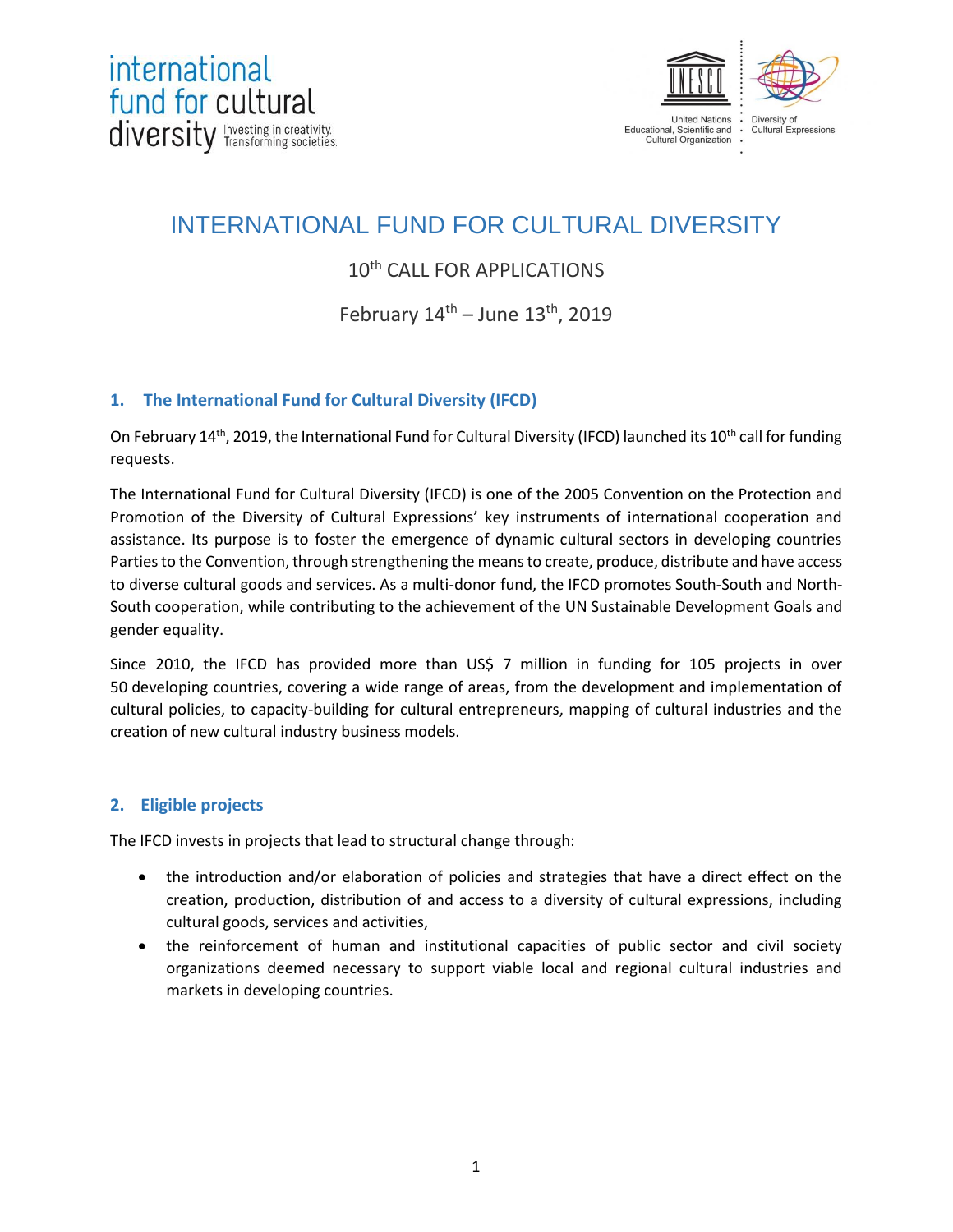# international fund for cultural diversity Investing in creativity.



### **2.1 Type of eligible projects**

*The IFCD funds projects submitted by public authorities and institutions (Parties), that through participatory and transparent processes, involve all stakeholders, in particular civil society, and:*

- Develop tools that contribute to decision-making and planning (mappings, sustainable statistical collection and processing systems, sectoral strategies, etc.);
- Create/strengthen public cultural agencies and institutions essential to the development of cultural industries, including developing the expertise of civil servants;
- Establish/strengthen financing and market development mechanisms for cultural goods and services;
- Implement international cooperation agreements and treaties aimed at a more balanced exchange of cultural goods and services;
- Create/strengthen the pedagogical and organizational capacities of educational, vocational and technical training institutes in the cultural industry sectors;
- Promote the development of cultural industries in the digital environment, in accordance with the [Open Road Map for the Implementation of Guidelines to Promote the Diversity of Cultural](https://en.unesco.org/creativity/sites/creativity/files/road_map.pdf)  [Expressions in the Digital Environment;](https://en.unesco.org/creativity/sites/creativity/files/road_map.pdf)
- Strengthen participation in cultural life, including measures to promote access for vulnerable groups (including persons belonging to minorities and indigenous peoples) in the creation, production, distribution and access to diverse cultural expressions;
- Create and implement measures or policies to promote gender equality in the cultural and creative industries.

#### *The IFCD funds projects submitted by non-governmental organizations (NGOs), that:*

- Strengthen capacities of civil society focusing on policy participation, communication and/or networking;
- Contribute to inform policy making, including monitoring and evaluation activities to determine the impact of cultural policies and measures to promote the cultural industries;
- Develop advocacy strategies and activities to raise awareness of the Convention among civil society organizations including those outside the culture sector;
- Strengthen the pedagogical and organizational capacities of educational, vocational and technical training institutes in the cultural industry sectors;
- Create new financing opportunities and promote access to national and international markets for cultural goods and services;
- Promote the development of cultural industries in the digital environment, in accordance with the [Open Road Map for the Implementation of Guidelines to Promote the Diversity of Cultural](https://en.unesco.org/creativity/sites/creativity/files/road_map.pdf)  [Expressions in the Digital Environment;](https://en.unesco.org/creativity/sites/creativity/files/road_map.pdf)
- Strengthen participation in cultural life, including measures to promote access for vulnerable groups (including persons belonging to minorities and indigenous peoples) in the creation, production, distribution and access to diverse cultural expressions;
- Support activities that promote gender equality in the cultural and creative industries.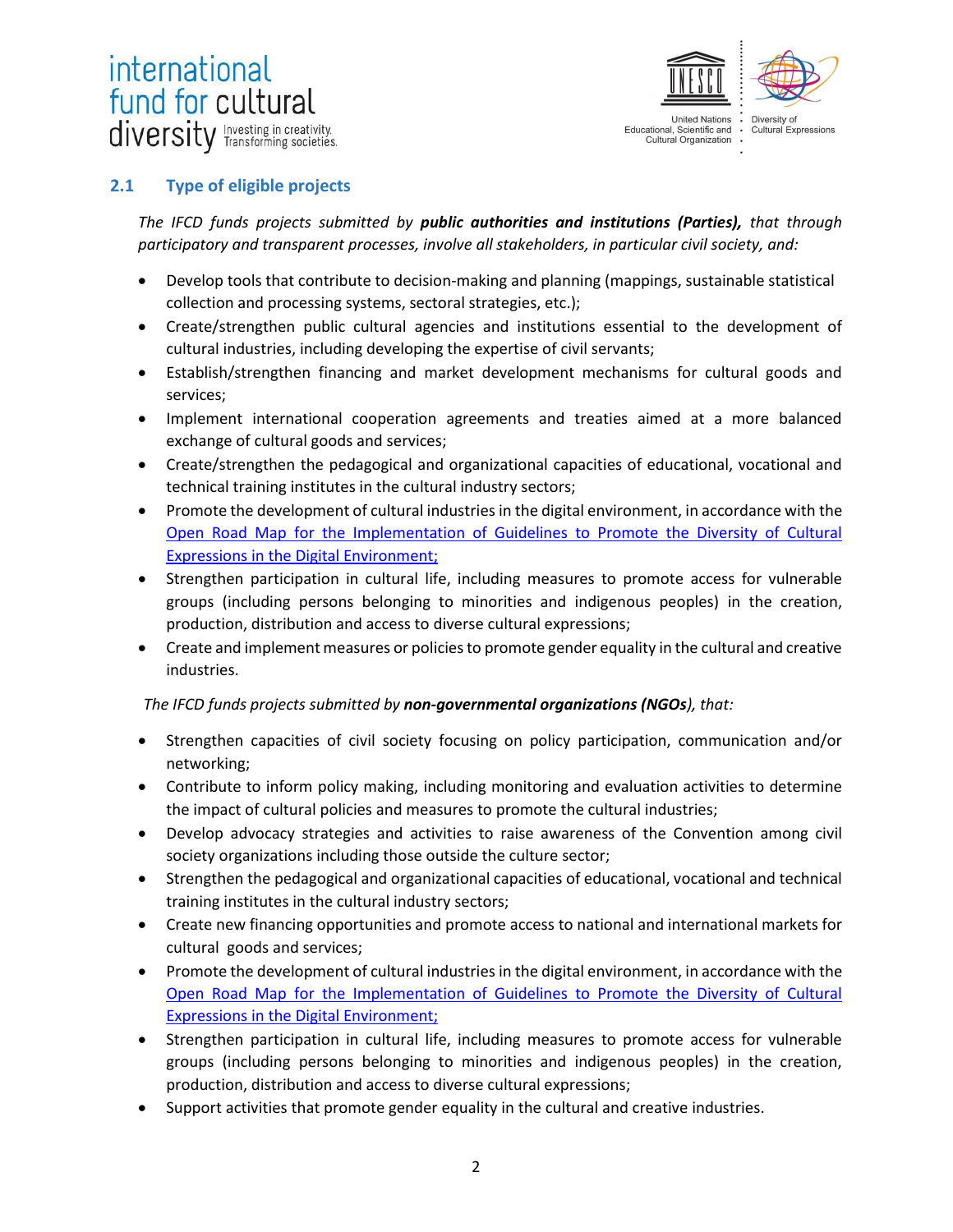



#### **2.2 Sectors of intervention**

Projects may have a transversal (cultural policies or strategies, copyright, etc.) or sectoral focus. Seven specific sectors are eligible for funding:

- audiovisual/cinema
- visual arts
- design
- media arts
- music
- performing arts
- publishing

#### **3. Who can apply**

 $\overline{a}$ 

- **Public authorities and institutions from** [eligible countries](https://en.unesco.org/creativity/sites/creativity/files/list_eligible_countries_10th_ifcd_call_en_2019.pdf) **(developing countries Parties to the 2005 Convention)**.
- **Non-governmental organizations (NGOs**) **from** [eligible countries](https://en.unesco.org/creativity/sites/creativity/files/list_eligible_countries_10th_ifcd_call_en_2019.pdf)**(developing countries Parties to the 2005 Convention):** Non-governmental organizations that, according to their national regulations, are non-governmental and non-profit and that meet the definition of civil society<sup>1</sup> mentioned in the Operational Guidelines.
- **International non-governmental organizations (INGOs) registered in countries** [Parties to the](http://www.unesco.org/eri/la/convention.asp?KO=31038&language=E&order=alpha)  [2005 Convention](http://www.unesco.org/eri/la/convention.asp?KO=31038&language=E&order=alpha)**:** International non-governmental organizations (INGOs), which meet the definition of civil society mentioned in the Operational Guidelines; and which present projects that have an impact in developing countries at the sub-regional, regional or inter-regional level.

In accordance with the [Operational Guidelines on the Use of the](https://en.unesco.org/creativity/sites/creativity/files/guidelines_ifcd_en_0.pdf) Resources of the IFCD, approved by the Conference of Parties in June 2013, National Commissions and any other organizations participating in the pre-selection or approval of projects submitted to the UNESCO Secretariat are not eligible for IFCD funding.

<sup>2.</sup> For the purpose of this Convention, *civil society* means non-governmental organizations, non-profit organizations, professionals in the culture sector and associated sectors, groups that support the work of artists and cultural communities. Criteria identified in the Operational Guidelines on civil society are: civil society have interests and activities in one or more fields covered by the Convention; they have a legal status in compliance with the established rules of the jurisdiction in the country of registration; they are representative of their respective field of activity, or of the respective social or professional groups they represent.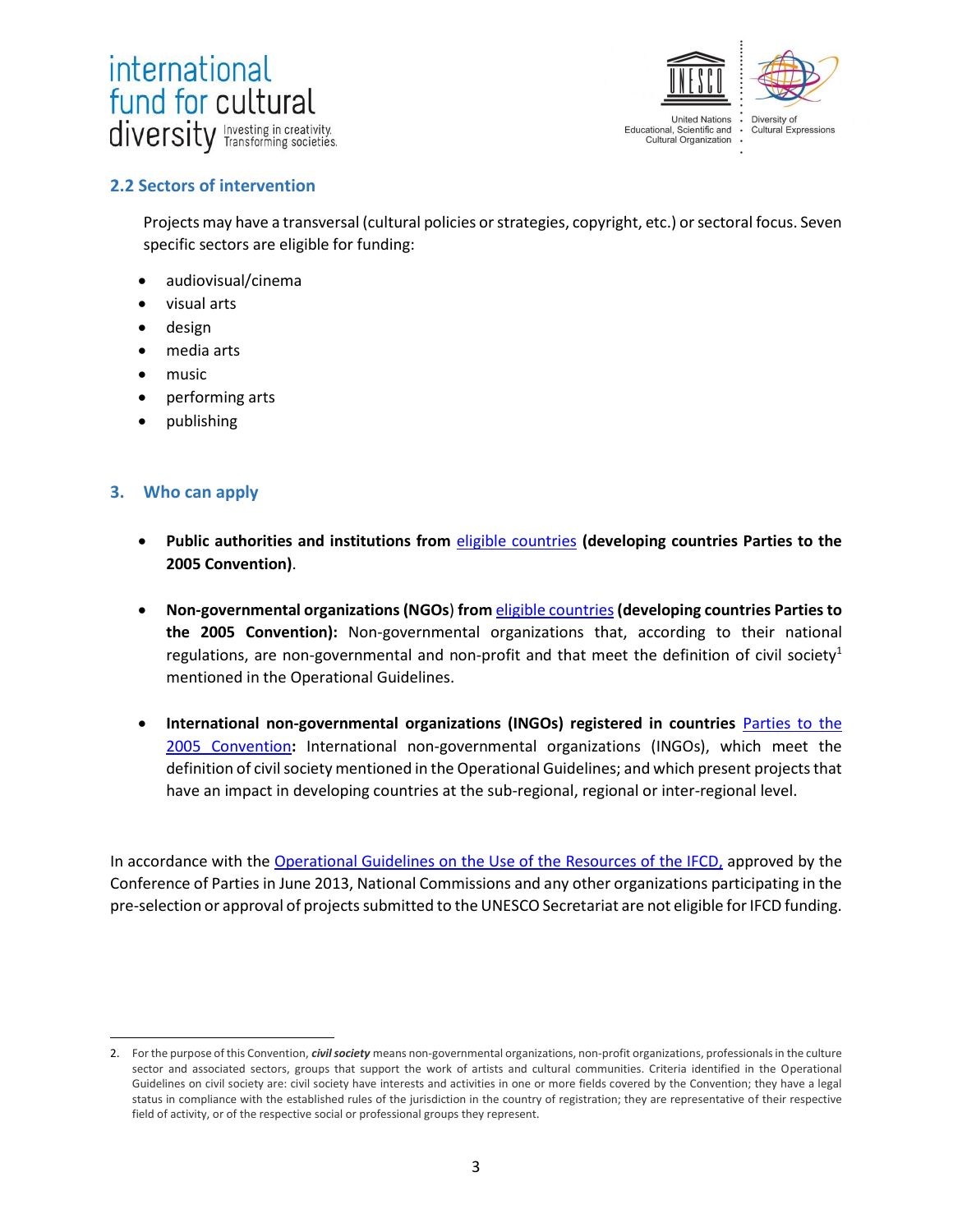



#### **4. Basic requirements**

| <b>Beneficiary</b><br>countries         | Projects must be implemented and/or benefit eligible countries (developing<br>countries Parties to the 2005 Convention) only.<br>Note for INGOs: applications from INGOs must be implemented in two or more<br>eligible countries and demonstrate that the proposed project has an impact at the<br>sub-regional, regional or inter-regional level.                                                                |
|-----------------------------------------|--------------------------------------------------------------------------------------------------------------------------------------------------------------------------------------------------------------------------------------------------------------------------------------------------------------------------------------------------------------------------------------------------------------------|
| Implementation<br>period                | The project implementation period shall be between 12 and 24 months.<br>The projects should start, at the earliest, in April 2020, following the approval of the<br>project by the Intergovernmental Committee in February 2020.                                                                                                                                                                                   |
| <b>Amount</b><br>requested              | The maximum amount that can be requested is US\$ 100,000.<br>Projects that are approved for funding will receive their allocations in several<br>instalments. Beneficiaries normally receive 50% of the total amount approved in the<br>beginning of the project, another 30% mid-way through the project and the<br>remaining 20% once all activities have been completed and the final reports are<br>submitted. |
| <b>Budget and</b><br><b>Expenditure</b> | Expenditures for project-related overhead costs are limited to a maximum of 30% of<br>the total project budget.                                                                                                                                                                                                                                                                                                    |
| Language                                | The application and its complementary documents must be in English or French.                                                                                                                                                                                                                                                                                                                                      |

The following types of projects **ARE NOT** eligible for IFCD funding:

- Projects related to the production of cultural and artistic works and events, exclusively.
- Projects related to safeguarding intangible cultural heritage (Please refer to the Fund for the Safeguarding of the Intangible Cultural Heritage).
- Projects related to tangible cultural heritage (e.g. World Heritage sites) (Please refer to the World Heritage Fund).
- Projects aimed at offsetting a deficit, repaying a debt or paying interest.
- Projects sustaining ongoing activities with recurring costs.
- Projects financing permanent working spaces and/or equipment, exclusively.
- Projects financing physical construction or the restoration of buildings.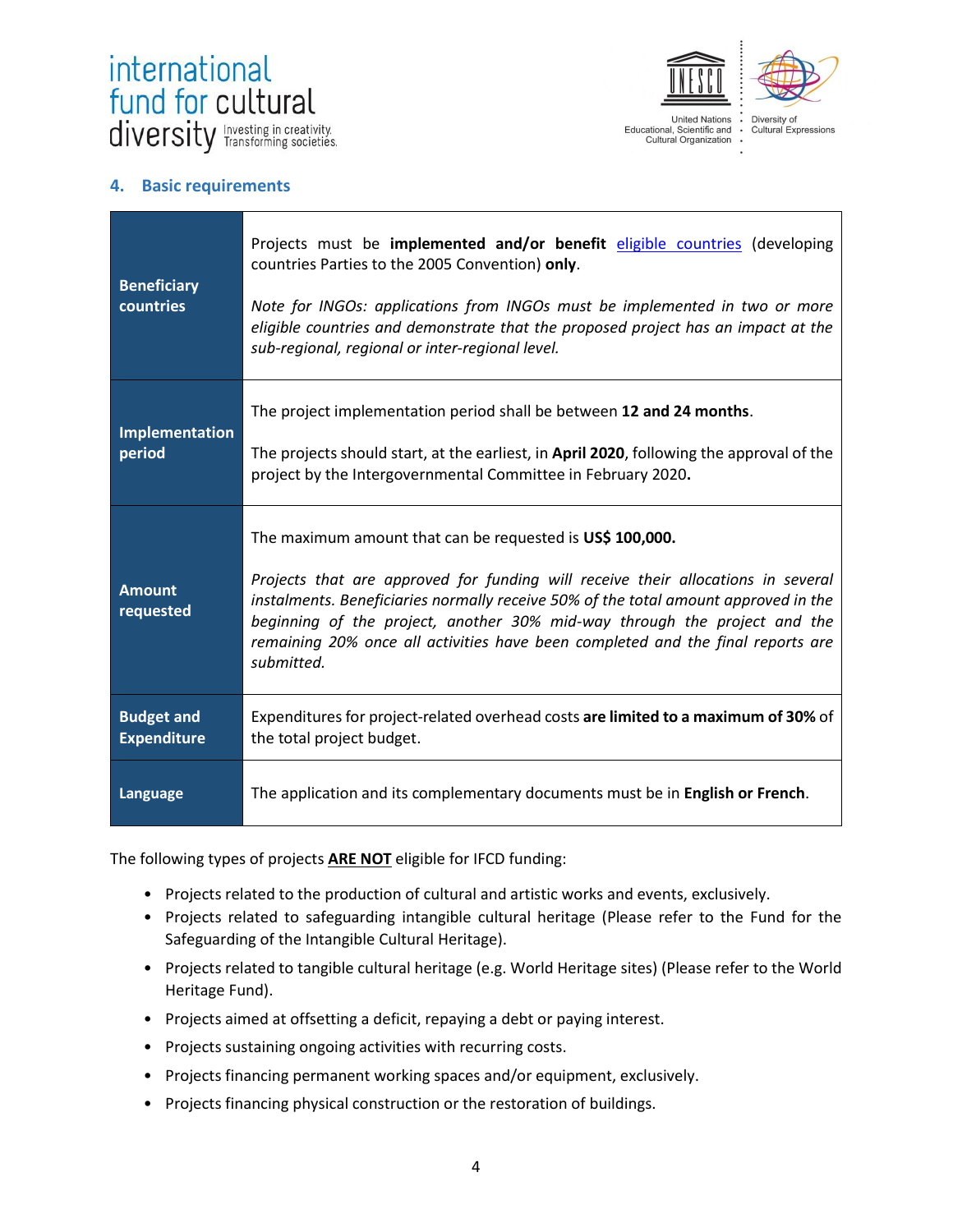



- Projects that focus on primary and secondary school environments.
- Projects that focus on cultural tourism.
- Projects that are conceived as scholarships or grants for personal needs.

#### **4. How to apply**

#### **Prepare the Application form:**

- Download and review the Call for Funding;
- Download and review the **Annotated Guide**;
- Download, save and complete th[e Project Framework](https://en.unesco.org/creativity/sites/creativity/files/project_framework_2019_en.xlsx) (for Microsoft Excel (2011 or later versions) or similar applications);
- **Gather digital copies of all [Complementary Documents](https://en.unesco.org/creativity/sites/creativity/files/list_of_complementary_documents_2.pdf) that are required for your application.**

#### **Complete the Application Form:**

All the project proposals must be submitted through the online Application Form.

- **Create** your account at [https://en.unesco.org/creativity/applicant/register;](https://en.unesco.org/creativity/applicant/register)
- **Log in** at https://en.unesco.org/creativity/user and complete the online Application Form. During this process, you can save your application and come back later, using your login and password;
- **Upload** the Project Framework and Complementary Documents in the dedicated fields
- Before finalizing your application, ensure that all fields have been completed and accept the Terms and Conditions
- Date, sign and click on the **'SUBMIT'** button to finalize your application.

#### **5. Submission deadline**

All applications must be submitted by **June 13 th, 2019 (midnight, Paris time) at the latest.** Applications submitted after this date will not be considered for the evaluation**.** 

# **6. Selection Procedure**

#### **Step 1:**

• National Commissions will form a pre-selection panel made up of representatives from Ministries of Culture and/or other Ministries responsible for the cultural industries, and members of civil society organizations specializing in the field of culture to undertake a first review ensuring that applications are relevant, meet the country's needs and priorities, are deemed to be feasible, and have been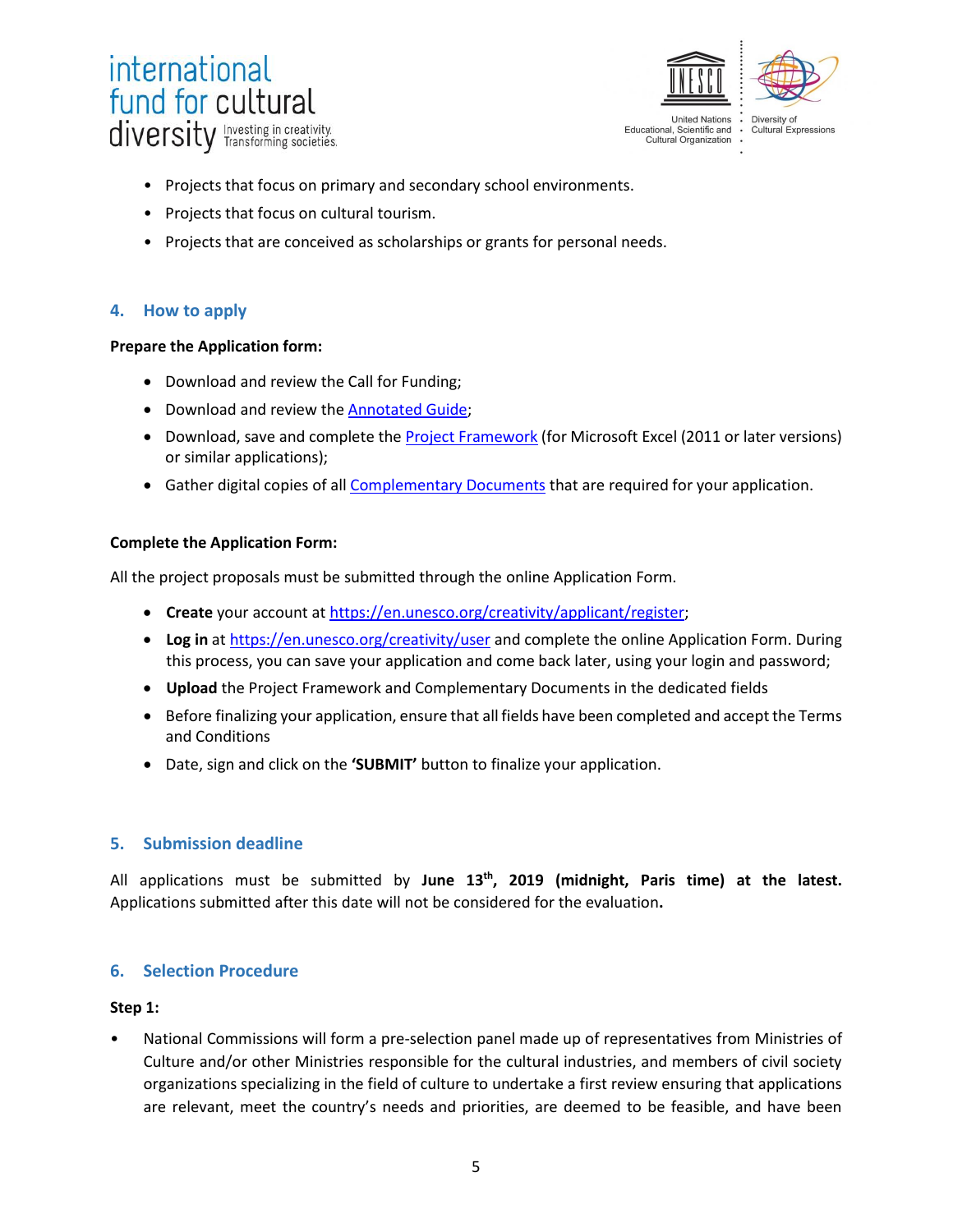



subject to a consultation among stakeholders. This panel will then perform an online pre-selection of a maximum of four funding requests (two maximum from public authorities/institutions and two maximum from NGOs) by 22<sup>nd</sup> July 2019, midnight, Paris time.

International NGOs (INGOs) are not subject to the pre-selection procedure undertaken by the National Commissions. The applications will be directly considered for technical assessment by the UNESCO Secretariat, which will verify if the applications are complete, fall within the areas of intervention of the IFCD, and are therefore eligible.

**Step 2:** Upon receiving the pre-selected applications from the National Commissions, the UNESCO Secretariat will perform a technical assessment to ensure that the applications are complete, fall within the areas of intervention of the IFCD, and are therefore eligible.

**Step 3:** All eligible funding requests will be evaluated by an international panel of experts from UNESCO's five regions. Each application will be reviewed by two members of the Panel of Experts, based on the evaluation criteria established for the IFCD.

The results of the technical assessment and the IFCD Panel of Experts' evaluation will be published in January 2020 on the 'Results' page of the IFCD website.

**Step 4:** Final recommendations by the Panel of Experts will be communicated to the Intergovernmental Committee of the 2005 Convention, which will make the final decision on projects to receive funding from the IFCD during its 13<sup>th</sup> ordinary session at UNESCO Headquarters in Paris from 11 to 14 February 2020.

**Step 5:** The UNESCO Secretariat will inform the beneficiaries of the approved projects. Project implementation will start from **April 2020**.

# **7. Evaluation Criteria**

Applications for funding requests to the IFCD will be evaluated on the basis of the criteria on how the funding request:

- addresses the objectives, priorities and areas of intervention of the 2005 Convention and the IFCD;
- meets the needs and priorities of the country where the project will be implemented, and is feasible and relevant;
- contributes to achieving concrete, measurable, realistic and sustainable results;
- has a potential structural impact leading to the emergence of a dynamic cultural sector;
- promotes South-South and North-South-South cooperation;
- ensures that the project's impact/long-term benefits can be achieved and promotes the sustainability of the project;
- satisfies the principle of financial accountability.